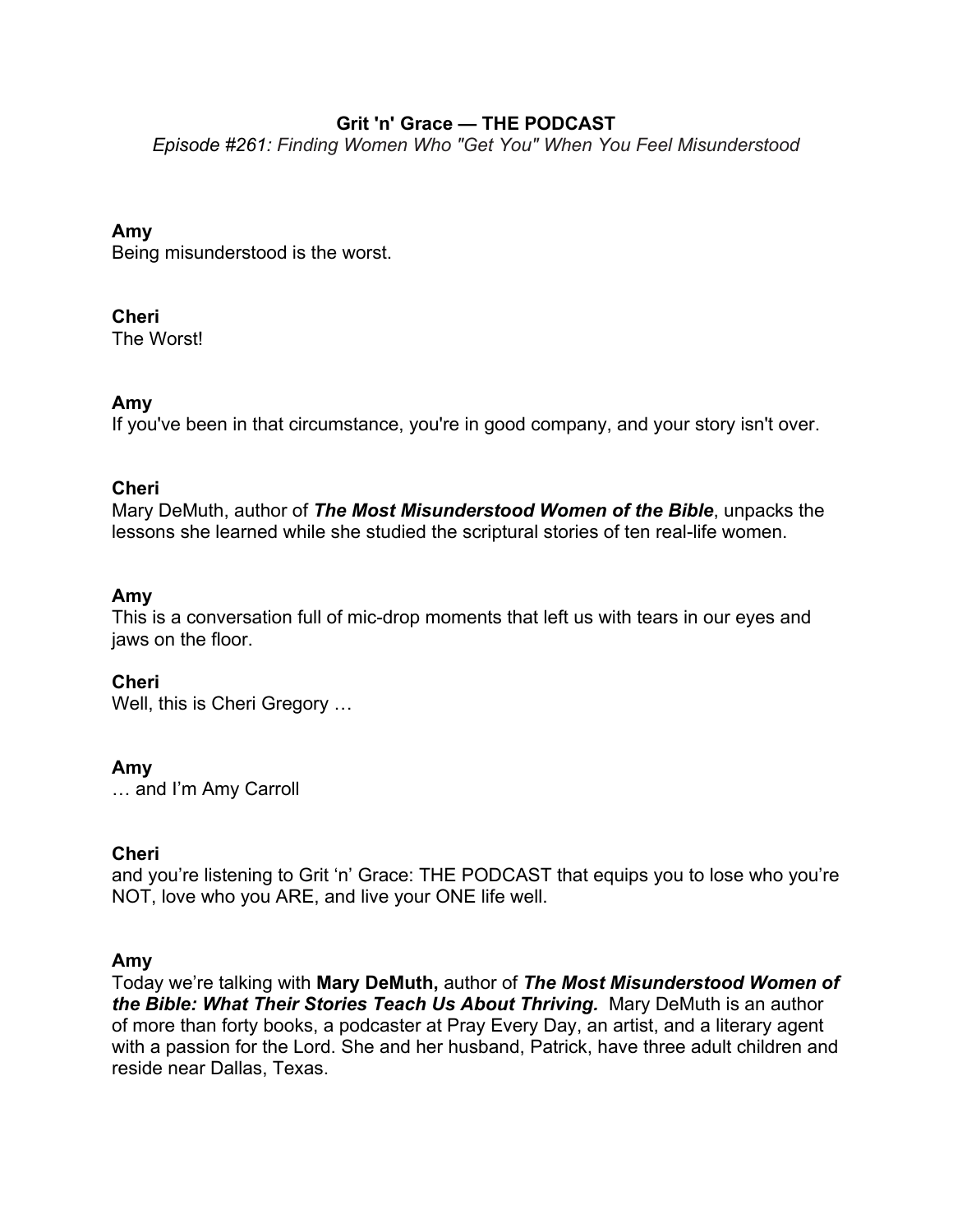## **Cheri**

Understanding *Isn't* Overrated.

### **Amy**

Ask any woman—most of us know what it's like to be misheard, mischaracterized, or misrepresented by family, friends, or strangers.

### **Cheri**

Few of us feel deeply known and understood all the time.

### **Amy**

Worse, many of us have endured long, painful seasons of misunderstanding in which the people around us have questioned—or worse, judged—our motives and actions.

### **Cheri**

We have asked ourselves questions, such as:

*How do I correct these misperceptions?*

*Do I try to defend myself—or does that only make me look guilty?*

*How can I recover my joy even if someone believes something about me that isn't true?*

#### **Amy**

This problem—and your feelings and questions about it—is nothing new. In fact, women have faced it since the dawn of time.

#### **Cheri**

In this engaging book, Mary DeMuth tells the tales of ten women in the Bible who were misunderstood in their own time and often still are—bringing to each of them a deep humanity that makes her, and her problems, more relatable to twenty-first-century you.

#### **Amy**

If you are struggling with feeling misunderstood, let these stories inspire you to grow and remind you that you are not alone.

#### **Cheri**

And remember: There is always One who understands you perfectly and stands ready to comfort, strengthen, and defend you through every situation you face!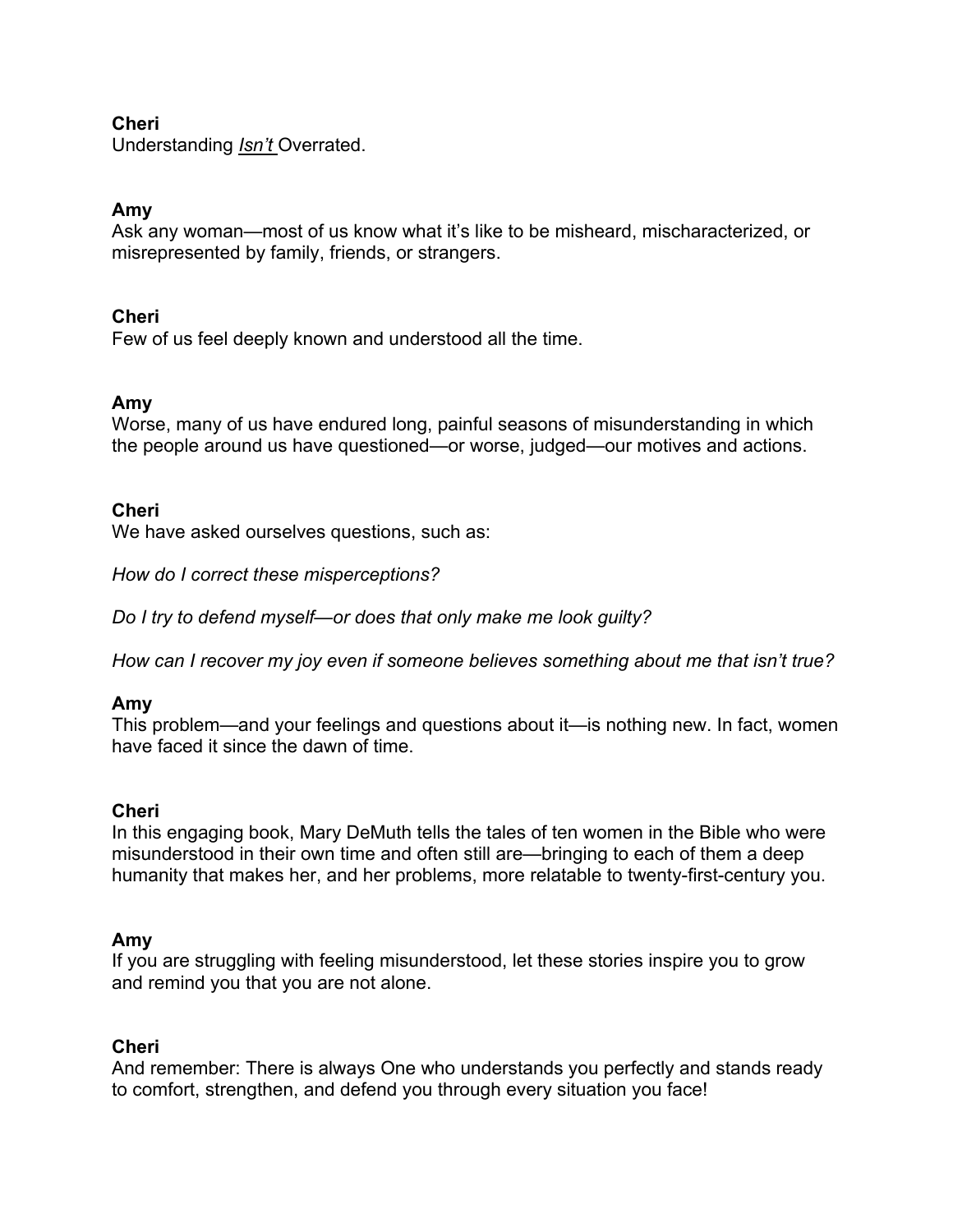### **Amy Carroll**

Mary, welcome back to Grit'N'Grace!

### **Mary DeMuth**

It's so great to be here. Thanks for having me.

### **Amy Carroll**

We always love to have you, we want to hear the backstory of this fascinating title, *The Most Misunderstood Women of the Bibl*e. Tell us some of your reasons for writing this book.

### **Mary DeMuth**

Well, like you, I have had my share of being misunderstood, and had an instance a couple of years ago, where it just really got very bad. And I remembered in the middle of the situation being assigned motives that I didn't have. And I think that's one of the most, that's one of the biggest pains that we experience as Christ followers is when someone assigns a nefarious motive where there actually really isn't one, and we're actually trying to do the best we can. And it caused me just ask a lot of questions, like what does it mean to be misunderstood? How do we navigate it well? And then that was coupled with just my desire and love of reading the Word of God, and seeing all these other women within the Word of God that also were misunderstood. And I thought, you know, let's tell their stories in a fleshed out beautiful way. And let's glean from what we can learn from them about being misunderstood and how to just live as Christian women in this world. So that's kind of the the marriage of two ideas that came together. And that's how this book was born.

#### **Amy Carroll**

Well, the title really resonates with me, I'm in Enneagram One. So anytime my motives are questioned, especially if it's not fair, it just really, that is what gets under my skin more than anything else.

#### **Cheri Gregory**

Well, and I identify with that, because as a highly sensitive person, it's one of the things that bugs me the most when people are thinking that I'm being a wimp, when actually no, my brain is interpreting those smells and sounds and sights very intensely. Different stimuli can produce different reactions in different brains. But aside from that soapbox, you have a love for storytelling. And in this book, you combine the story and Biblical context. So we are research nerds, and we would love to hear a bit about your research process and how you did this.

#### **Mary DeMuth**

You know, to be quite honest, the best research I did was simply a plain reading of Scripture. And what I found is when I was doing observation, which is just the first thing that you do when you're reading scripture, I was finding out so many interesting things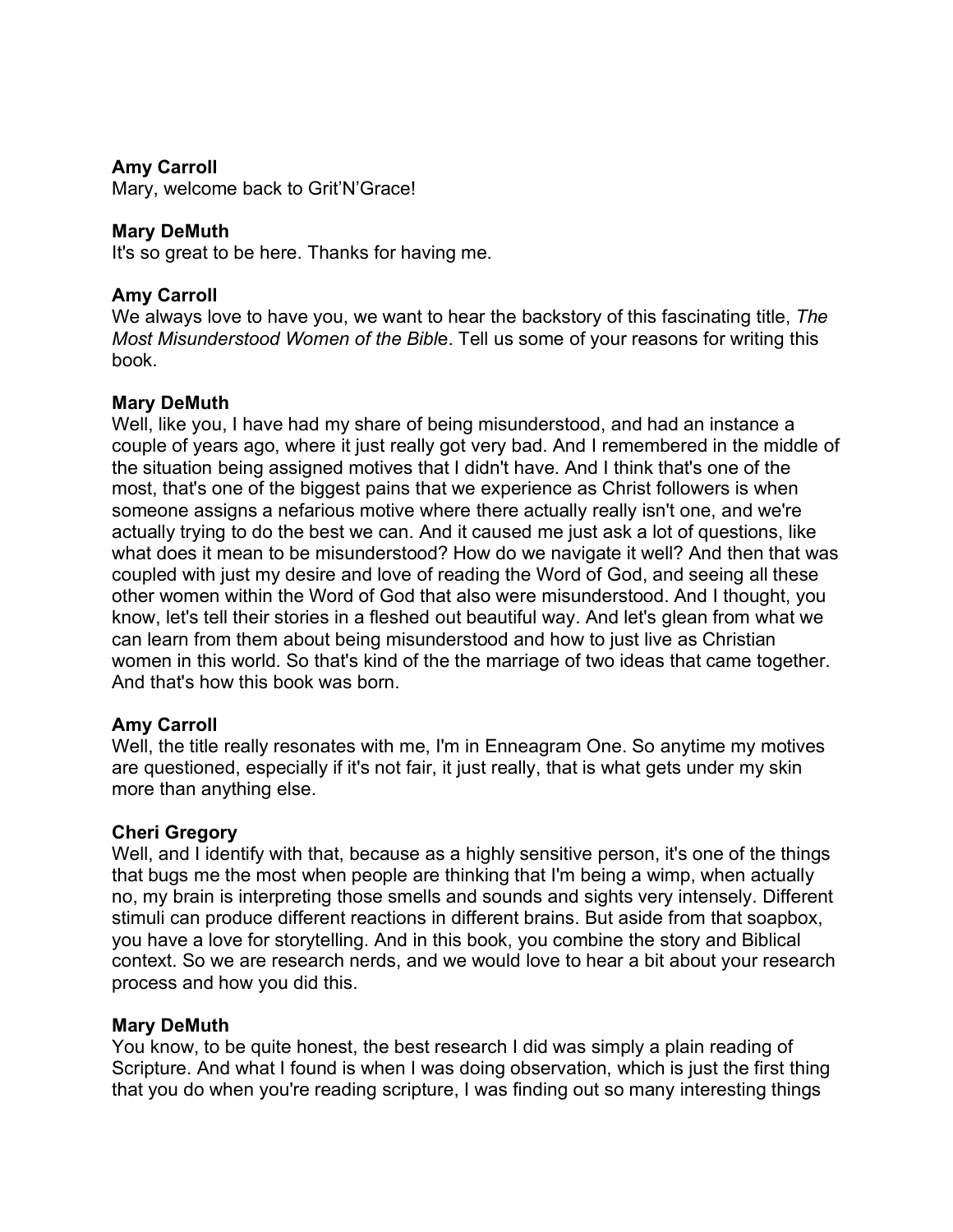like, wow, you know, looking at the person of Eve, you know, she is there, but Adam is there with her. And he blames God, she does not, and just kind of simple, basic readings of the Scripture, there was so much insight that I gained just from that. And so I read and read and read and read. And then I would go to just normal research, and a lot of it was online, but I also had some good books as well, and just trying to get the cultural context of each story. And I also, when I'm writing those stories, I'm using the exact words of the Biblical narrative. If there's dialogue in the Biblical narrative, I'm using the exact words. And then I'm bringing in some nuance and cultural context into it. So basically, I'm writing 10 short stories about these amazing women. And then, and then there's the nonfiction part of me that is like, okay, so what what does it mean if Hagar was misunderstood, then how do we navigate it as well? What does she teach us?

### **Cheri Gregory**

Love it.

### **Amy Carroll**

Well, I am drawn to just your focus on scripture there. And when we asked you for a focal passage you gave us Philippians 2:12. So could you read that to us and tell us why you love this one in particular?

#### **Mary DeMuth**

Sure. So it says, "Therefore, my dear friends, as you have always obeyed not only in my presence, but now much more in my absence continue to work out your salvation with fear and trembling." And of course, that's the Apostle Paul speaking to the Philippian church, and he's encouraging them to continually walk out their sanctification journey. And I think something happens to us. We can get lethargic, or we can just kind of skate along in our Christian lives. And we can continue to do the same things over and over and over again, beating our head against the wall. And really, what the Lord is calling us to is a radical reformation of the way that we're doing things and so therefore we are to work out our salvation with fear and trembling, meaning it is a holy act, and we are serving a holy God, and He deserves our very best. And so therefore, if we're having some negative ways that we're relating to others, or we're letting other people dictate our mood, then that can change. And that changes in community, it changes from reading the Word of God, it changes by praying, of course. But most of that happens in community. And of course, where are we most misunderstood? In community?

## **Cheri Gregory**

Absolutely. So one of the epiphanies I've had for this year is that somebody told me it is possible to just let people be wrong about you. And I was like, "That is probably the worst idea I've ever heard in my entire life." And then I realized, well, if I actually lived that way, 90% of the drama would like completely disappears. So we are living in a culture where everybody seems to be misunderstanding everything, and everybody and a lot of it seems intentional, feels intentional. So how do you think your book will help us with this?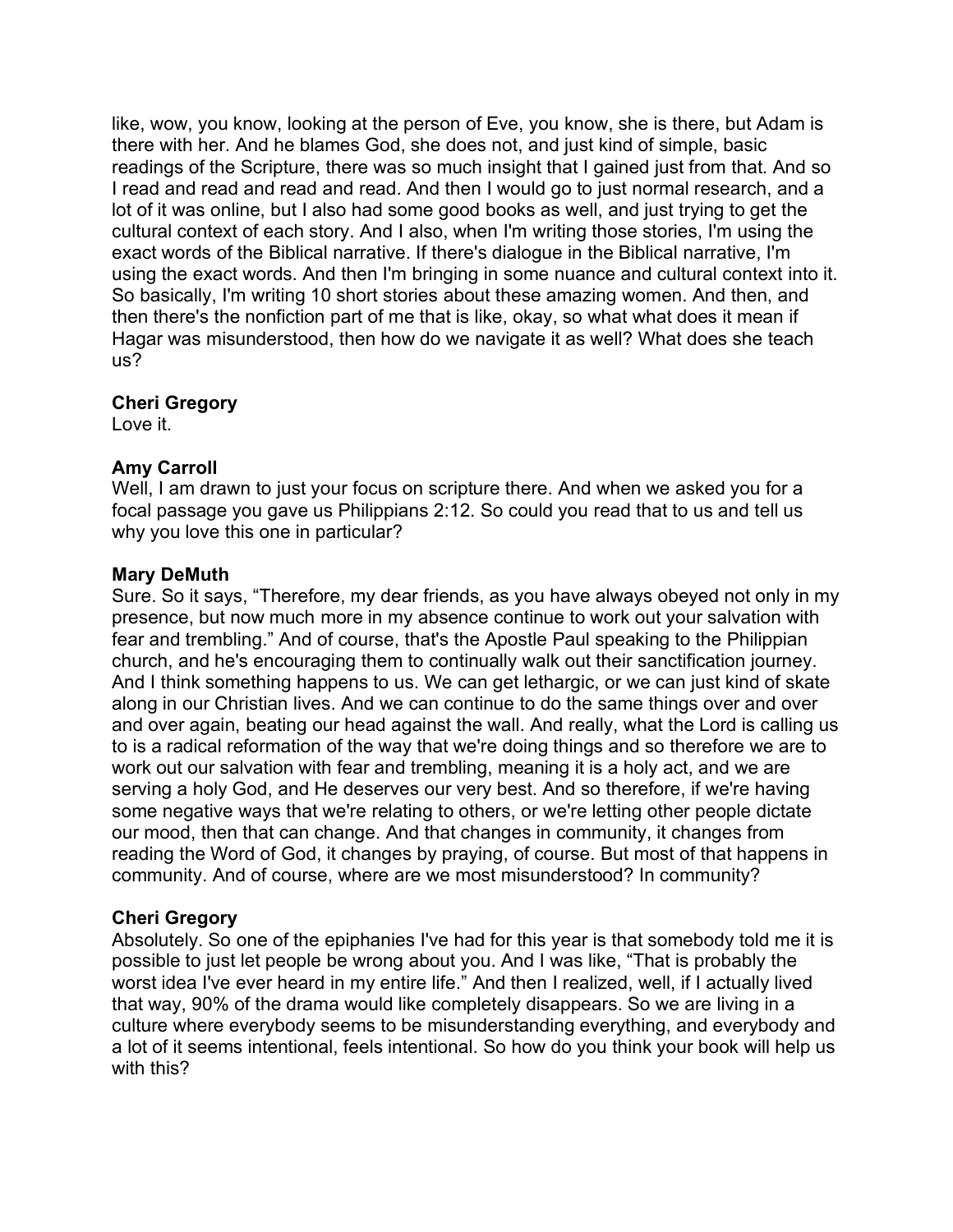### **Mary DeMuth**

Well, I think it's the book married with the Holy Spirit's work in your life. But yeah, that's a really good question. One of the things I've learned is just one of those studies from the Gottman Institute out of the University of Washington, they studied married couples, and they had these markers of even before you're married, you're interviewed, and they decide whether your marriage is gonna work or not. And they can pretty much predict it on this one thing. And that is whether you can assume positive intent of your spouse. And meaning if your spouse is late coming home from work, and you automatically jump to he's having an affair. And that's not assuming positive intent. And so I think we've lost that ability, not only in our marriages, but we've lost it in our relationships and the onset of social media has, has taken away the uncomfortableness of judgment.

And so therefore, we are easy and quick to judge and jump to that negative intent. Because we're raw ourselves, we haven't gone to the Lord to get our hearts settled and made whole before him. And we're taking offense. And if you look at the New Testament, particularly when Paul was talking about the weaker brother and the stronger brother, the weaker brother is the one that is easily offended. It's the more offendable one. And so if you find that you're being more and more and more offended, it means that you are the weaker sister or the weaker brother and that you have some growth to do.

# **Amy Carroll**

I wish you would get off my toes, Mary. Back up, sister, back up!

## **Cheri Gregory**

Welcome to light and fluffy with Amy and Cheri and Mary today. But no, no, this is so good. And you know that statement about losing – I don't remember exactly how you said, but losing the discomfort that comes with judgment. You're so right, when we're when we are able to judge others from behind a screen, instead of being face to face and seeing the impact that we're having or even feeling it in our bodies as we're with them. That is a profound observation that I will be thinking about.

## **Amy Carroll**

Yeah, I think you've just given us a lot to unpack right there. So let's go back to the women. In your study, though, when you are researching and writing your book, what surprised you most about some of these women and their stories?

# **Mary DeMuth**

Wow. So there's a lot of them. There's 10 different women. I think the one that I'm most passionate about is Bathsheba. I think we have I've heard way too many sermons – even recently, and so this is not some like something from the 40s and 50s, this is from last week, that she is some sort of hussy. And, like on her rooftop in her swimsuit, and you know just it none of that is true. And we know it just from a plain reading of Scripture. She was on her monthly cycle. She was most likely doing a mikvah which would mean she's cleansing herself from her monthly cycle, which is not romantic at all.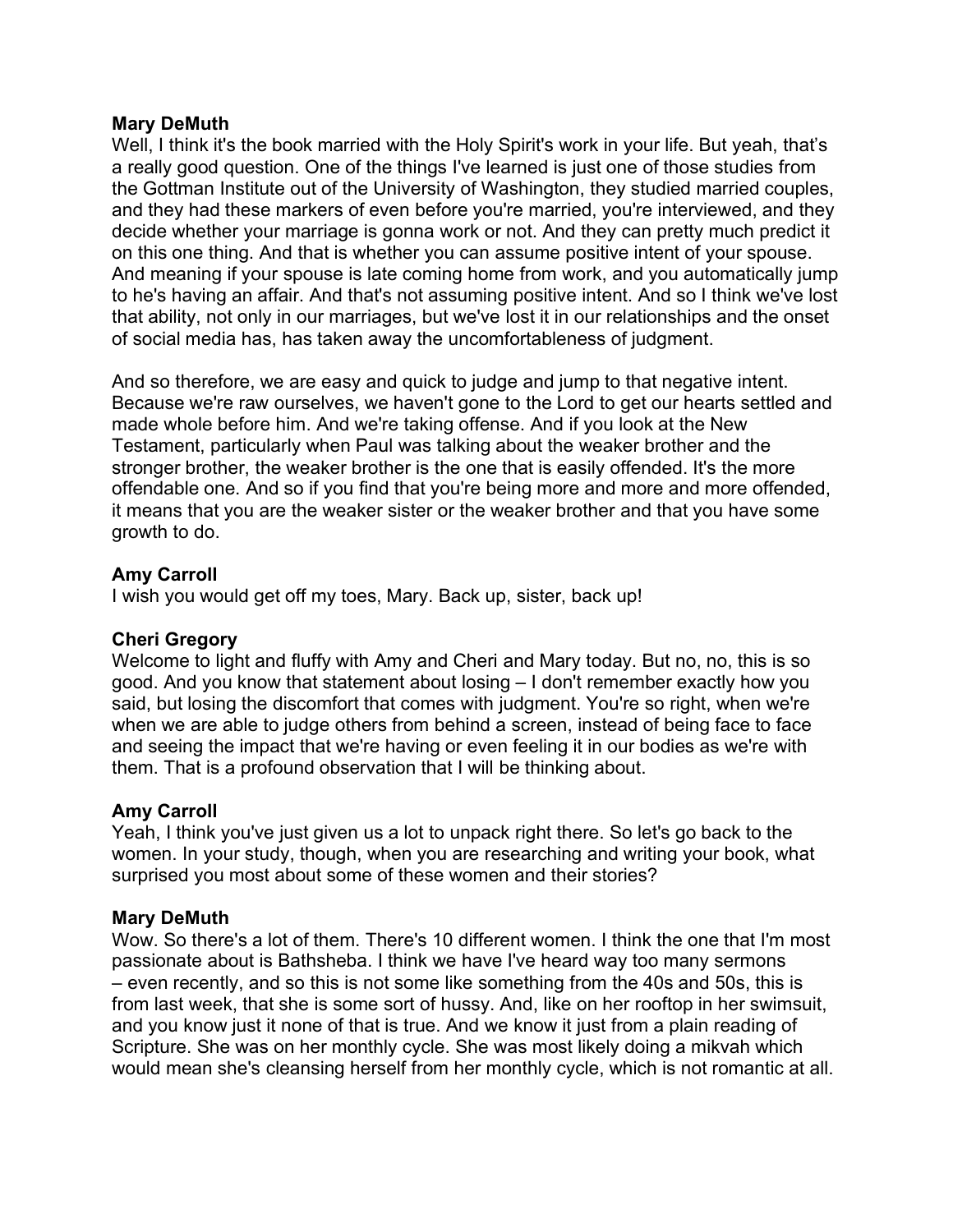Any of you have had a monthly cycle know that cleansing your monthly cycle is not after beautiful and romantic.

## **Amy Carroll**

Only a man could misinterpret that. Can we just go ahead – I'll say it, I'll say it. Okay, go ahead.

# **Mary DeMuth**

Yes, so poor Bathsheba. She's just – and that's why we know that it's David's child, because she hadn't had relations after that moment where she was most most fertile. Anyway, she is not a part of it. I even read a book recently where it said she was and I just got really – I almost threw the book. Because I was like, No, you don't understand the difference between the dynamics. You have a king of a Realm who asks for you. You are not a U.S. woman who can say nah, brah. You have to do it. And so she had no way even if she screamed, all of his, all of his closest people who could call him on the carpet, including Uriah, were gone, he had removed himself away from any accountability of anyone that he would ever listened to. So they were all gone. All he had were people that worked for him. And no one could confront him. And of course, the only one that could eventually did, which was Nathan, which the Lord sent.

And we also – just the other thing that I saw about that story that I found was profound. And may be true, may not be true, but there is no mention that she – again, plain reading of Scripture – no mention that she and Uriah had children. And so my conjecture was that perhaps she had struggled with infertility as a lot of women in the Bible did. And so when she got pregnant, imagine, just imagine the grief and joy mixed together and then to have that child die. I would imagine if that she did have children with Uriah, they would have come over with her, and there would have been a mention of Scripture. And so she could have been thinking she was barren. And it may have been Uriah's, probably – we just don't know. It's just conjecture. But because there's no children mentioned, just think about the grief, and the pain that would have happened to her after conceiving a child and then losing it.

# **Amy Carroll**

Oh, I felt all of that as you were talking about it.

## **Cheri Gregory**

So you cover the stories of Eve, and Leah, Bathsheba, Mary of Magdala, Naomi, Tamar, the Proverbs 31 woman, among others. So which Biblical woman has been the most miscommunicated about?

## **Mary DeMuth**

You know, I think it would have to go back to Eve, because there's a lot of blame laid at her feet. And I won't say that it's not her fault. Because I think humanity is equally indebted to the sins of both of them to Adam and Eve. But we do forget that Adam was with her but mute throughout the whole thing, throughout the narrative of she and the enemy of our souls. He just didn't say a thing. And when she grabbed her arm forward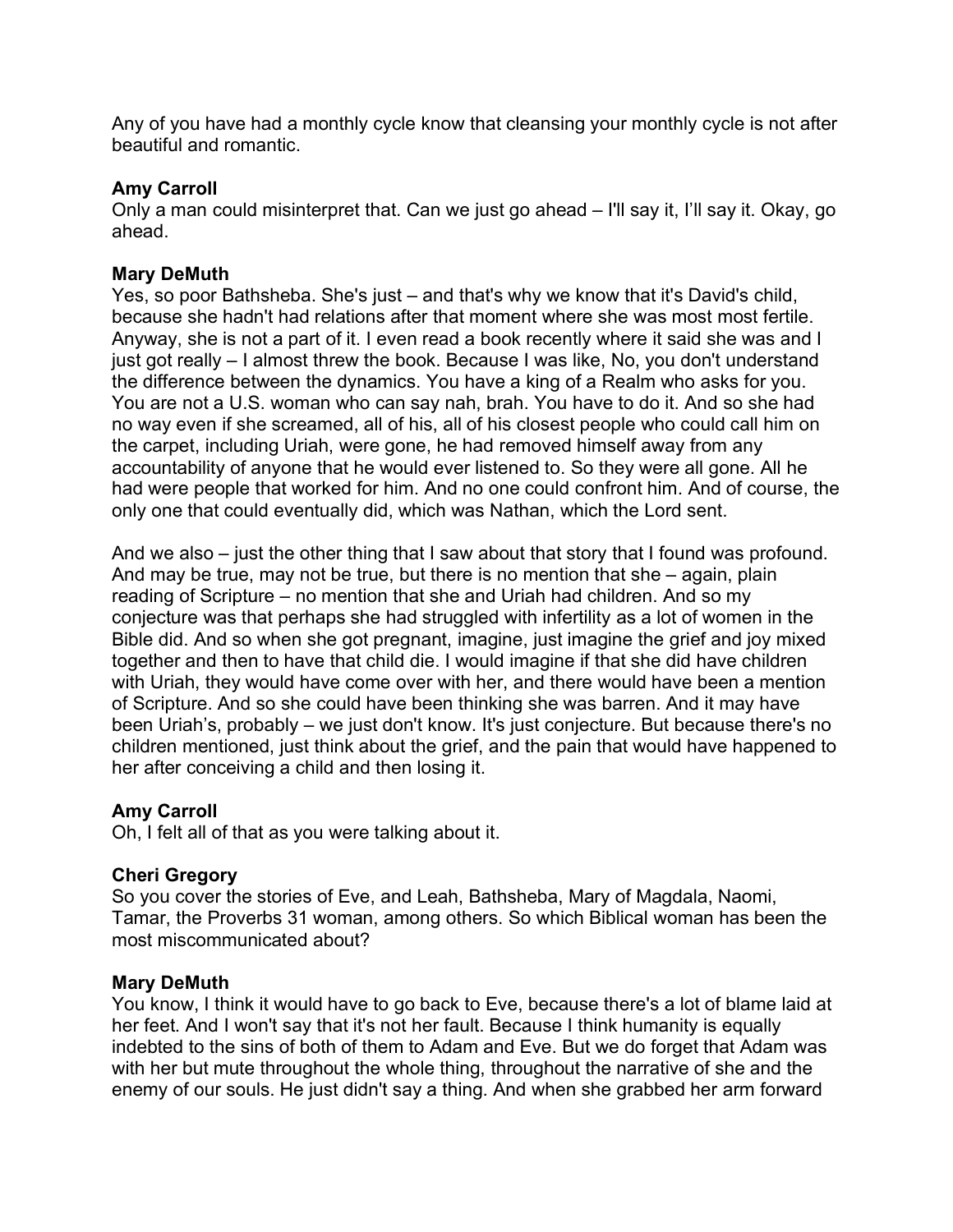to reach, he did not say "No, stop." So they were equally culpable in that, and then when she handed it to him, he ate. And then as I mentioned earlier, in our conversation, he blamed God, "that woman you gave me," and she blamed herself, and she actually blamed the serpent, the serpent who is the one who deceived me and I ate. So she took responsibility for what she did. She blamed it also on the devil made me do it, which is a common thing that we say, but it was true. He did try to deceive her, and she was fell prey to it. But she had an actual honest confession, and Adam passed the buck. And so it's just interesting to me that we, you know, blame her for all this stuff when she was just equally culpable.

## **Amy Carroll**

So I mean, I, I listened to that. And I think, you know, that culpability or that blame, actually, of Eve has really been passed down through the generations for women. So why do you think this book is so important for where Christian women are in today's times?

## **Mary DeMuth**

You know, I, again, I'm going to go back to that really boring refrain about plain reading of Scripture, I think also that we have glossed over these women, because they simply have not been taught from the pulpit. And so I would encourage people after reading this book, to go back to the Scripture and to say, "What else am I missing?" There are some amazing women characters, and especially if you look at Jesus in the New Testament, He's like, dignifying women left and right. He has the longest theological discussion with anyone in the New Testament, male or female, with the woman at the well. She's not one of the ones I cover, but she's amazing.

And here is this weird, beautiful dichotomy of what the God of the Bible is doing. He's highlighting these women. And we because there's been so many men interpreting scripture, we miss it. We don't hear it, we don't see it. And that's why I think this book is important because it's highlighting people who grieve, people who lose things and are in lost positions, people who are deeply and profoundly misunderstood, like Mary of Magdala. She was misunderstood by history. The Pope, an early Pope basically said she was the woman who washed Jesus feet with her hair, equating her with a prostitute which never was in the scriptural context. She was the woman who is delivered from demons. She was not the you know, the prostitute, but that has been happening as a misunderstanding for centuries, and that's why it's so important that we women read the stories with open eyes and open hearts and open minds.

## **Cheri Gregory**

So in the most misunderstood women of the Bible, your readers can step right into the lives of so many of the women they've read about. How important was empathy – and I'm really hearing this in your voice, I'm just hearing the empathy come out. How important was that for you during the writing process>

# **Mary DeMuth**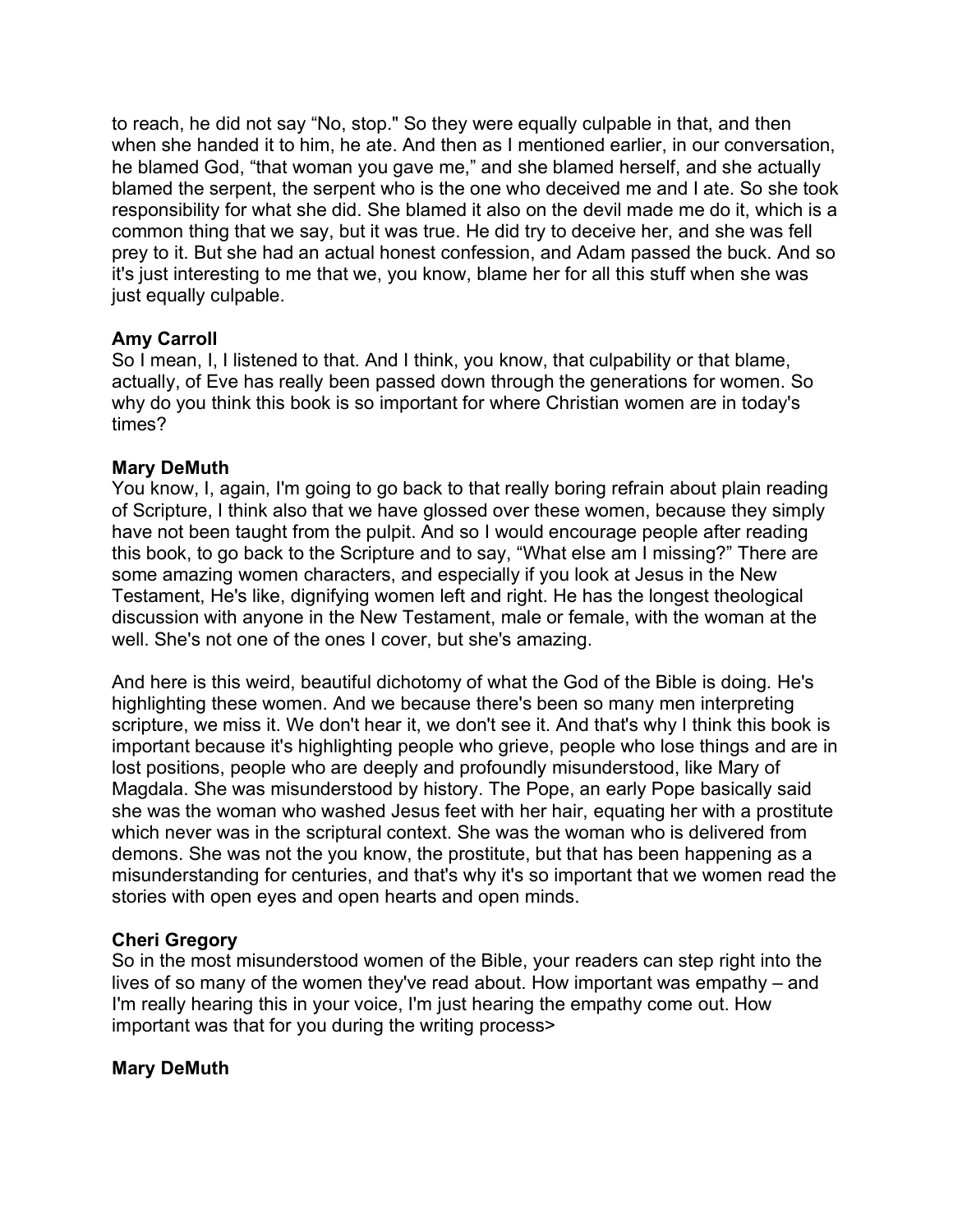It was profoundly important. And any sort of storyteller has to have empathy for the person they're telling the story for. So a little tidbit about me is that when I started my writing career, I was only a novelist. And I thought I would only write novels for the rest of my career, I have now since written a lot more nonfiction and fiction, but part of it is crawling into the skin of those characters. In fact, I even had an experience in writing one of my novels where I wrote a villain based on someone in my life that I was so frustrated with. And by the end of the book, and after writing her for 380 pages, I actually had this deep empathy and love for the person I was struggling with. And so there is something to be said about walking in the shoes. And I also believe, as readers of the Word of God, we forget that these are actual human beings. These aren't archetypes. These aren't, you know, just randos that are one dimensional people on a page, these are actual human beings who had real losses. And once we have that empathy with them, then we can go on the journey with them and learn more from them.

## **Cheri Gregory**

So do you find that that kind of empathy for them as real people translates into self compassion?

## **Mary DeMuth**

Well, that would be my prayer. I'm really bad, just to be super honest, I'm really bad at self compassion. And it is the thing that the Lord has been poking me about in the past year where I am the biggest bully to myself. And so I am learning slowly, I'll just confess, I'm not very good at that. But I, as I have had compassion on these ladies and realize how broken they are, just like I'm broken, I realized the Lord loves them so much, so He must love me too. And I should probably be nice to Mary because she's worthy of being loved. Struggle, though.

## **Amy Carroll**

Whoa, that made me tear up because I just did a an a self assessment on self compassion. And my score was very low. So I can identify and I can't wait to get your book.

## **Mary DeMuth**

I would take that test. But I would get like a negative seven.

**Amy Carroll**  Oh, my gosh, it was –

## **Cheri Gregory**

Are the two of you competing to see who would get the lowest score on a test of self compassion??

**(All laugh)**

**Amy Carroll**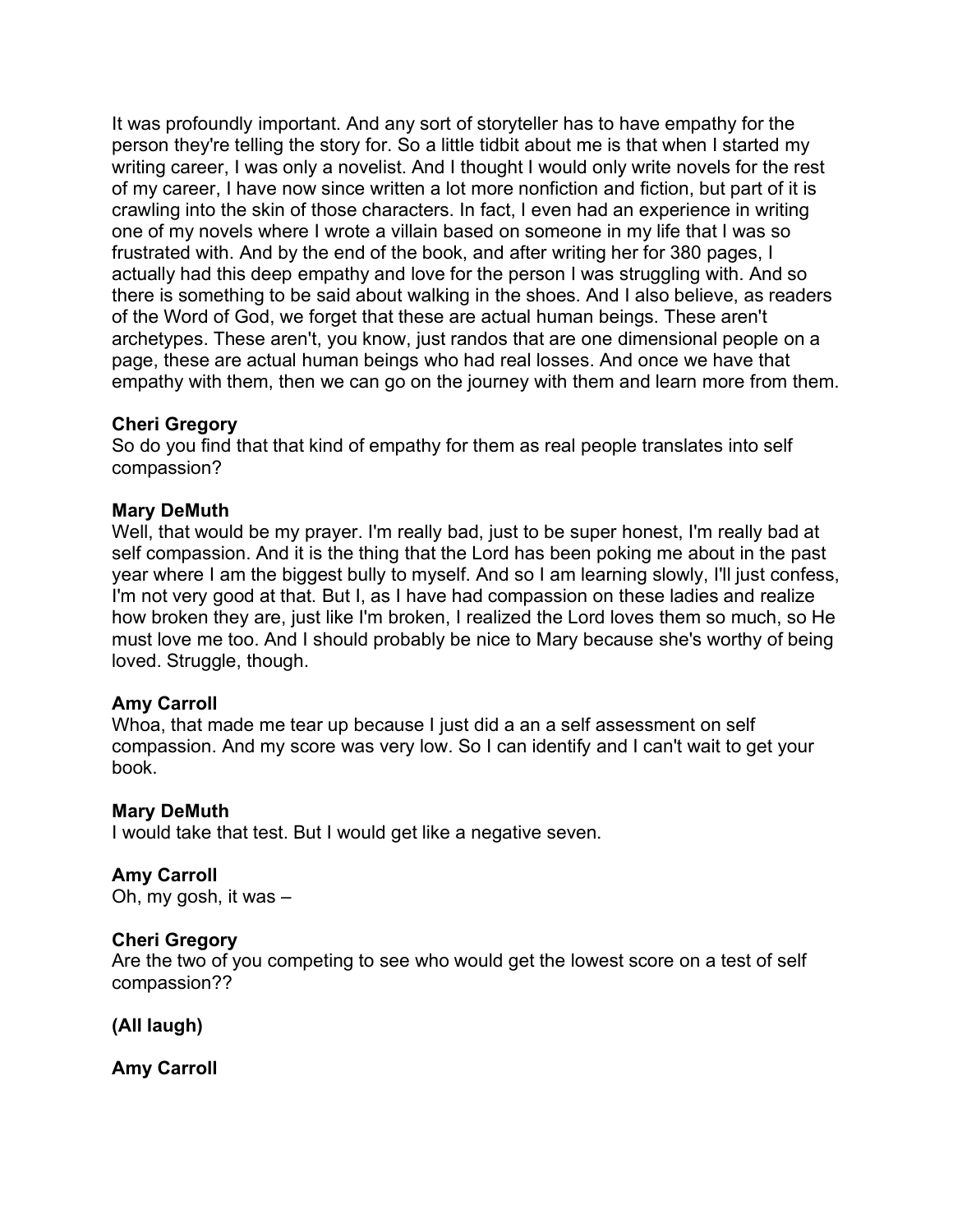So, Mary, I first engaged with you when you were writing fiction, and loved your fiction so much. And so in your telling of the stories of each of these real women, which one of them resonated the most personally with you?

### **Mary DeMuth**

I would say probably a tie between Hagar and Phoebe. So Hagar, you know, she's the one that gives God a name. Only one in Scripture to do that. She's really the first person to actually emote in Scripture, like she really weeps. And there's a lot of things about her that are beautiful, but she feels definitely on the outcast spectrum, and unseen, unheard of, unnoticed, and yet she calls God 'the God who sees.' She named her son 'the God who hears.' And I think that's just a beautiful thing for all of us who feel kind of misunderstood and on the outskirts of life. And then with Phoebe as a Christian communicator, and as a woman, I love her so much, because in – most likely, according to most scholars, because she was named at the end of the book of Romans, she was most likely the person to bring the book of Romans to Rome.

And if you were listed in that place in a letter, it also meant that you knew the heart and the passion and the elocution of the book, really well. So you were not only to bring it but you were to perform it in the way in which the person who wrote it would have said it. And so she would have had to know Paul very well and known his inflections and known what he would have emphasized and what he would have been quiet on and, and how he would have said that whole book and I think about where would we be without the book of Romans. And as a woman who struggles with outward teaching gifts – struggles is probably the wrong word, but it is a struggle – I am constantly feeling misunderstood. Like I'm trying to be a power grabber. And you know, honestly, girls, all I want to do is just preach the gospel. For, and, and I don't care if there's men or women in that group, and they don't have to be below the age of 12, for me to be able to do that, and so that's probably controversial, and I'm probably gonna step on some toes, but I believe God has called me to declare the word of God. And so many times I have been prevented, I mostly cannot do that in the south where I live, I have to go above the Mason Dixon Line to be able to do that, or go overseas, and then I'm completely free to teach as much as I want. It's just, it's a grief that I have.

## **Cheri Gregory**

So whose story was the most difficult to tell?

## **Mary DeMuth**

Well, there's a bunch of Tamars in the Bible, but the Tamar that I talked about here was the one who was raped. And her story ends very badly. And I felt like her story needed to be told, because there are some people out there with trauma, that they're not seeing the end of that story, they're still in the middle of their trauma. And yet, there is hope in her story. There is this beautiful thing that happens where her her brother takes her in. And then later, when he has a daughter, he gives her the same name as his sister. So there's another Tamar coming. And there's this hope that comes from that. But I also want to dignify people who are in the middle of that, you know, as the storyteller would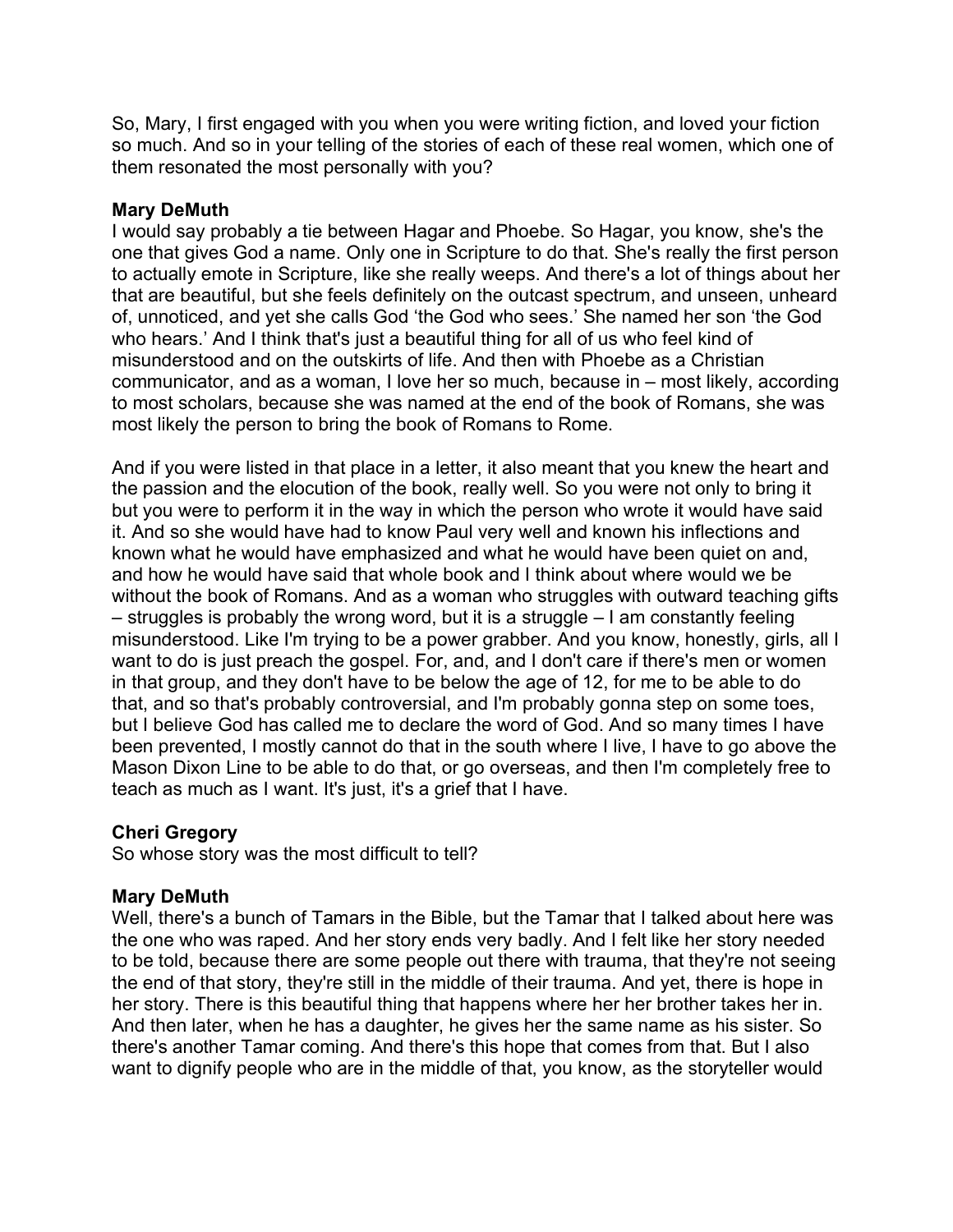say, in medius, rest in the middle of the story, where you're not seeing the happy clappy ending and the health and wealth gospel is of no use to you because you're broken.

And, and so she's like the patron saint of the non health and wealth gospel, because she's just broken. And yet God loves her. And He comes in the middle of that. And there is this hint of redemption throughout her story. And so that's why she's the hardest, because I mean, a lot of us are in her place, sometimes.

### **Amy Carroll**

This is all so good. And you've given us some tools in the book, Mary, to help us process all this. So you end each chapter of the book with truth about fully understood you, and questions for discussion. Why was it important to you to finish each chapter with a proactive set of steps?

#### **Mary DeMuth**

I felt like it was this book should be talked about. It's a book club kind of book. And so I wanted to give people the tools to not only know okay, what's so what's the silhouette of the story? So what if Hagar felt like she was alone? Well, what's the truth about me? Oh, God does see me. He does hear me. He hears my cries. That's important for me to know. But then how do I..? I don't think we really grow in isolation, we grow in community. And so having those questions for discussion with other people, I think would bring some pretty impressive insight. As we discussed it, we, my husband and I were in a small group just this last week, and someone brought up an issue that they were having. And my husband said, "Well, have you ever considered this?" And the guy just stopped, and he was like, "Oh, my gosh, I've been two years of therapy. I have never thought of this this way before." And that's the power of community.

## **Amy Carroll**

Fantastic.

## **Cheri Gregory**

Absolutely. Well, we're a big book club, believers. Love, love, love that you've written a book that would easily become a good, good book for that purpose. So you are a prolific writer, I think that's a good word to use here, having written over 40 books in a world of multiple forms of communication. Why do you think the written word is still so important?

#### **Mary DeMuth**

I believe it's a relationship. So when someone picks up a book, they're beginning a relationship with an author. And they're having basically a one way conversation, but it's a beautiful way to articulate theology, and story, and the Lord and all of those things. Not that all books are about Him, but in a way they all are. But it's a way to have a longer argument, a way to have a longer narrative away to in our very distracted society. I think it's it's imperative that we continue to write full length books, come what may, because yes, I hear all the stats about people with really short attention spans, but if you start reading books, and use it as a discipline in your life, it's only going to improve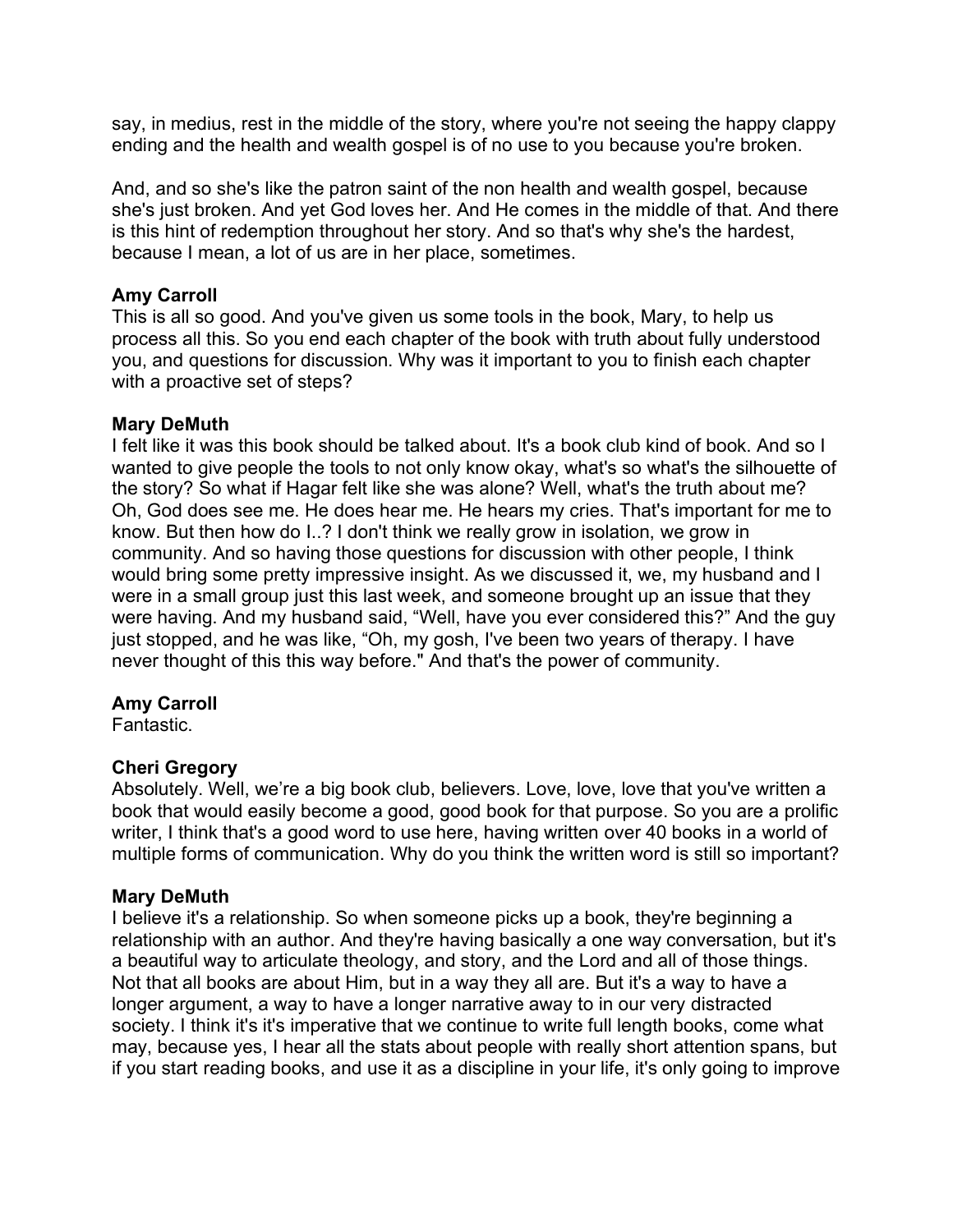your mental health that's going to improve your emotional health as well, because you'll be carried along in this beautiful story world.

## **Amy Carroll**

Well, and as much as I love a podcast, obviously, podcasts make it sort of impossible to have those c'est la moments that were like written into the Psalms. This morning I was reading a book. And I had one of those moments that I had to sit with a sentence and let God speak further to me. And I just don't think there are any other forms other than the written form, and particularly long form that work that way. So I love that you have that emphasis.

Mary, what closing words do you have for our friends who are listening to that want to learn a better way to work through being misunderstood?

## **Mary DeMuth**

The first thing I would say is your job is not reputation management. If it is, it's going to wear you out. God is the holder of your reputation. And sometimes you have to be like Jesus standing before his accusers and just be quiet. There's a deep connection that you have with Jesus when you do that when you exercise silence. Now, that doesn't mean that there aren't times where you speak up there. It doesn't mean that you let people bully you. But there are times in the misunderstanding journey where I've just had to say, yeah, I'm going to be misunderstood. And I'm just not going to say a word because this is part of my spiritual discipline. And it has always come back as peace to me, versus running around frantically trying to like put out all the fires that someone's gossiping about me or whatever, and trying to say, hey, I'm good. I'm good. I'm good. It's exhausting. And if I do that all the time, I will never be preoccupied with the kingdom of God. I'll only be preoccupied with building my own kingdom.

## **Cheri**

Friends, we so appreciate you tuning in each and every week.

## **Amy**

And we're especially grateful to **Mary DeMuth** and her publisher **Salem Books** for making this week's episode of Grit 'n' Grace possible!

## **Cheri**

Check out this episode's webpage at https://GritNGraceThePodcast.com/Episode261/

There you'll find: this week's *transcript*, a link to Mary's new book, *The Most Misunderstood Women of the Bible: What Their Stories Teach Us About Thriving*; and a link to Mary's website, which is full of amazing resources.